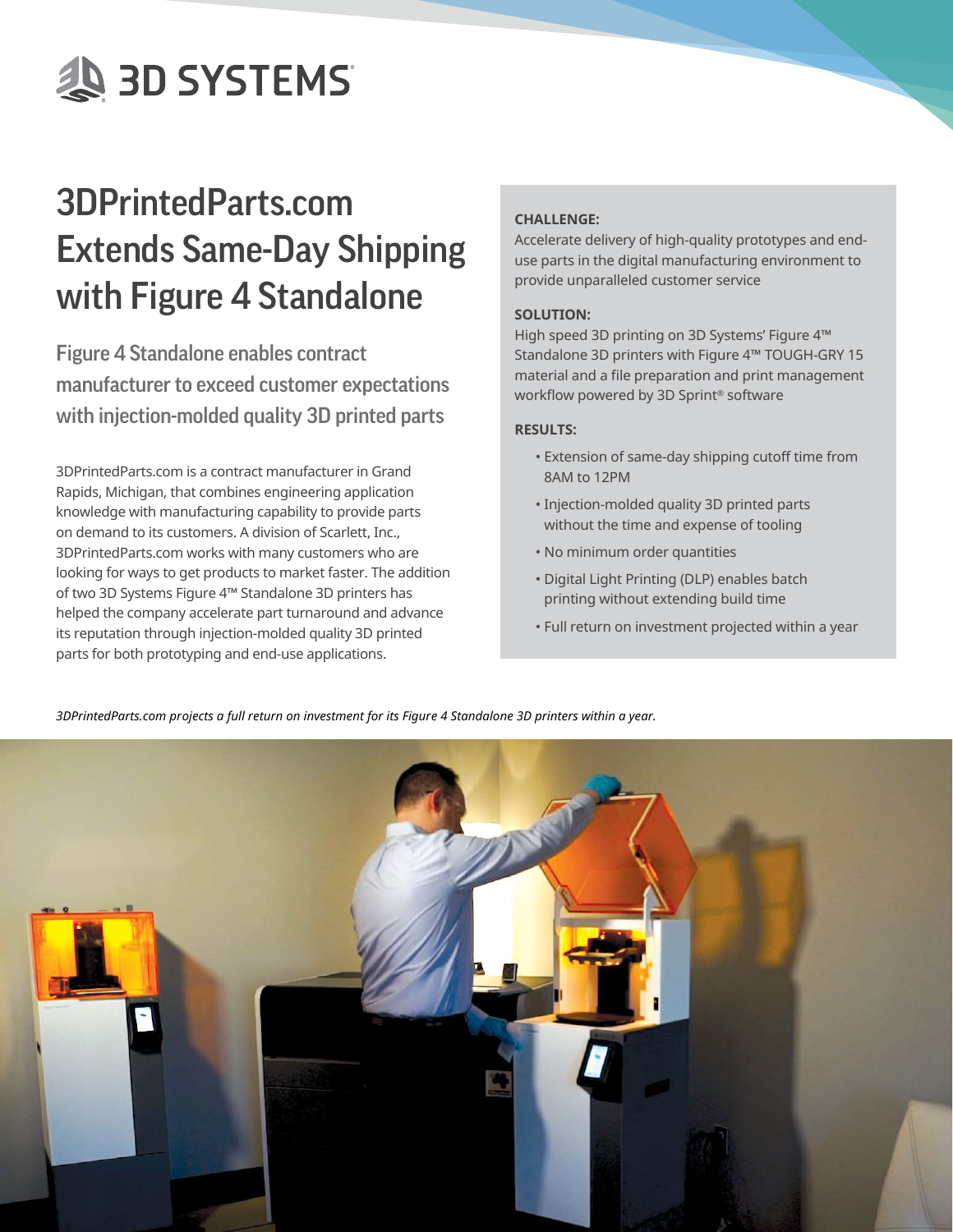

*3DPrintedParts.com says Figure 4 Standalone has been a great tool for helping customers avoid tooling costs for low-volume production.*

According to Mike McLean, general manager at 3DPrintedParts.com, approximately 60-percent of the parts produced on the Figure 4 Standalone printers are for prototyping, but the quality and material properties of the final prints are opening up more opportunities. "We're finding we can help companies get their minimum viable products to market by directly printing them, and are seeing more and more growth in end-use parts and even rapid tooling," McLean says.

Across prototyping and production applications McLean reports a positive experience with standout print speed, reliability, material quality and ease-of-use. The company projects a full return on investment for its Figure 4 Standalone printers within a year.

**Injection-molded quality in 3D printed prototypes** 

When 3DPrintedParts.com was first in the market for highend plastic 3D printers, it evaluated all available options. The factors that ultimately attracted the company to Figure 4 Standalone were the machine warranty, ease-of-use, low entry cost and part quality: "I think the part quality was probably the best we saw," McLean says.

The first project 3DPrintedParts.com worked on using its Figure 4 Standalone was "a grand slam" says McLean. The customer presented the business with a part that had been challenging to 3D print using Fused Deposition Modeling (FDM), and needed 30 prints with a rapid turnaround. Using Figure 4 Standalone and Figure 4™ TOUGH-GRY 15 material, 3DPrintedParts.com was able to print the part in batches of five and achieve a very high resolution with accelerated print speeds.



*Build time and material usage estimates in 3D Sprint software help 3DPrintedParts.com provide its customers with near instant quotes.* 



*The surface quality of Figure 4 parts is so good 3DPrintedParts.com's customers can hardly believe they are not injection molded.*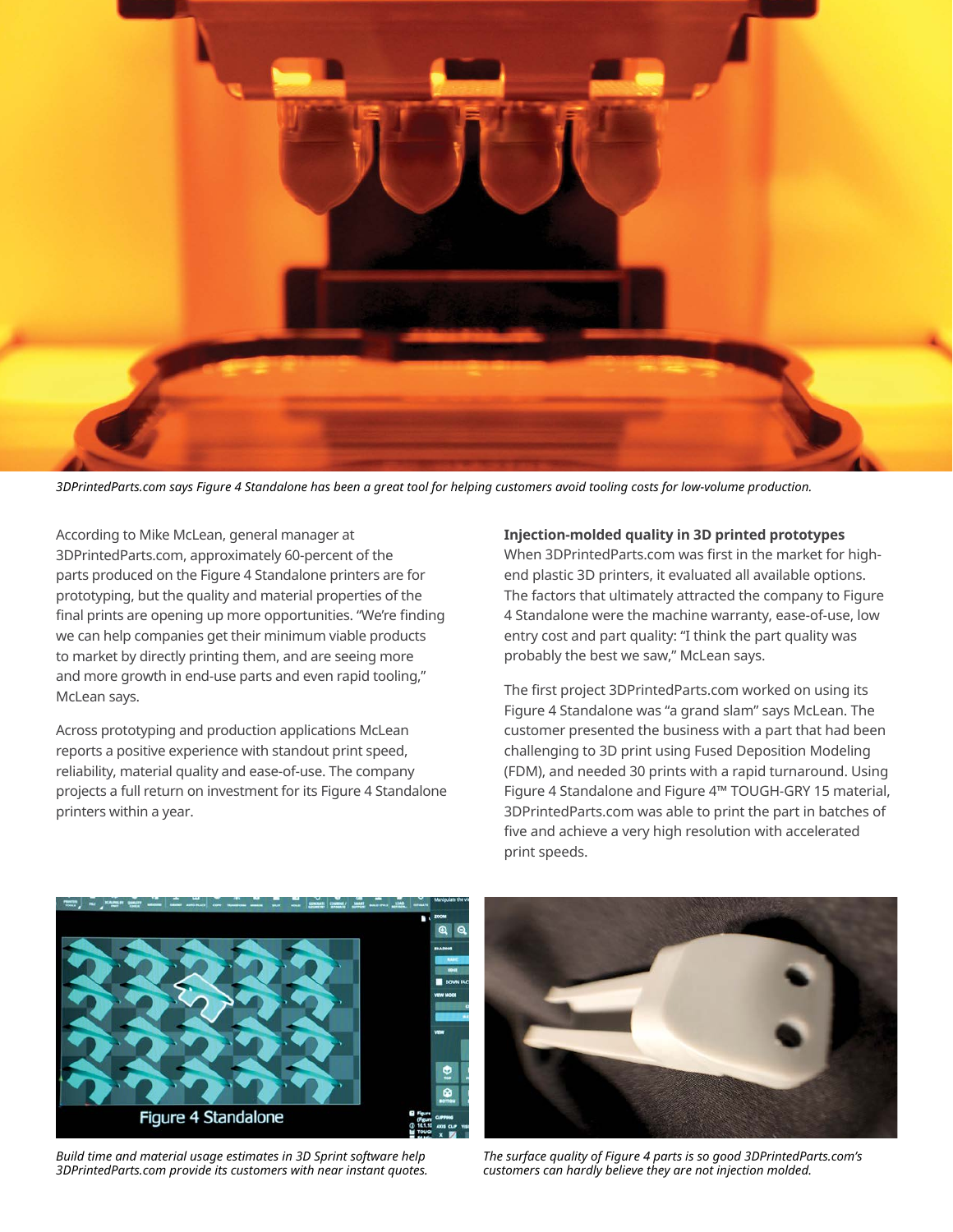*"The speed at which we're able to produce parts on Figure 4 Standalone allows us to turn parts around and keep the machine busy, reducing our overhead costs per part and passing benefits along to our customers."*

"FDM machines can produce noticeable layer lines and even some part defects that make you wonder if the part will fail," McLean says. "On Figure 4 Standalone we were printing at a 50-micron layer thickness and the parts were absolutely smooth. When we delivered them to the customer, they were dumbfounded. They went from having something unusable to something that exceeded their expectations in just two days."

3DPrintedParts.com reports the Figure 4 TOUGH-GRY 15 material is rigid and durable, enabling it to be used for robust prototyped parts as well as some end-use components. "The surface quality is so good that when we hand parts to customers they can hardly believe they're not injection molded," McLean says. Figure 4 Standalone offers flexibility for quick material change outs as well as the ability to allocate materials based on job requirements.

3D Systems' plastic printers include 3D Sprint® software, enabling streamlined file optimization, preparation and

printing, as well as a suite of advanced features for design, file correction, analysis and more. The software's estimates for build time and material usage also help 3DPrintedParts. com provide its customers with near instant quotes. "Figure 4 and 3D Sprint are a godsend," says McLean. "3D Sprint is a great tool for developing fast and reliable predictions of build time and quality, which is critical to our costing."

#### **Figure 4 print speeds enable same-day shipping, improved cost-efficiency**

The print speed offered by Figure 4 Standalone has enabled the contract manufacturer to extend its cutoff time for sameday shipping by four hours, from 8AM to noon. "Not a lot of machines in the market today give you that capability," says McLean. "The speed at which we're able to produce parts on Figure 4 Standalone allows us to turn parts around and keep the machine busy, reducing our overhead costs per part and passing benefits along to our customers."

*Figure 4 Standalone enables material to be allocated based on job requirements.*